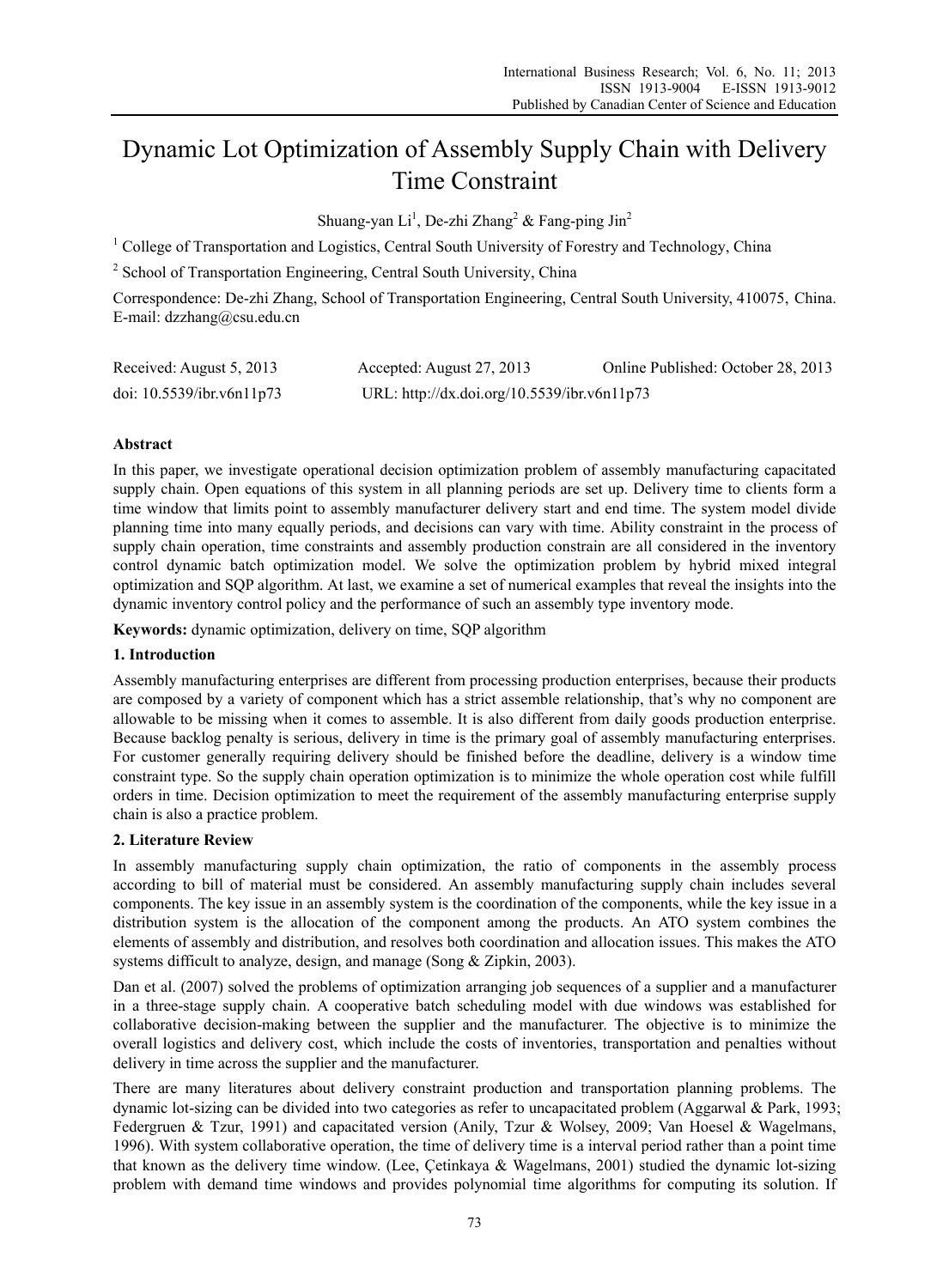shortages are not allowed, the complexity of the proposed algorithm is O (T2). When backlogging is allowed, the complexity of the proposed algorithm is O (T3). Jaruphongsa and Lee (2008) consider speculative costs and given a optimal algorithm based (Lee, et al., 2001). They researched lot optimization with delivery tine windows in which production are transported by container and cost of transportation is incurred. A polynomial time algorithm suggested for the problem in which every time window is not strictly covered with other time windows.

Classical dynamic lot-sizing problem by considering production capacity constraints as well as delivery and/or production time windows was summarized (Hwang, Jaruphongsa, Çetinkaya & Lee, 2010). They used an untraditional decomposition principle. They developed a polynomial-time algorithm for computing an optimal solution for the problem under the assumption of non-speculative costs. The proposed solution methodology is based on a dynamic programming algorithm. And two new mixed integer programming models for capacitated multi-level lot-sizing problems with backlogging, whose linear programming relaxations provide good lower bounds on the optimal solution value (Wu, Shi, Geunes & Akartunalı, 2011).

In fact, economic lot and delivery scheduling problem for a multi-stage supply chain comprising multiple items is complex. It is required to develop a synchronized replenishment strategy, and specify the sequence of production and the replenishment cycle time that achieves synchronization through the supply chain at minimum cost (Osman & Demirli, 2012).

The problem to cooperate multiple levels decision of a supply chain is important. It is well known that coordination members of supply chain can lead to benefits for whole supply chain. And that optimising single stage alone may not be sufficient for an enterprise. So, more and more scholars has studied on cooperation of whole supply chain, rather than a single stage. Kim, T., & Glock, C. H. studied the case of a multi-stage supply chain where equal- and unequal-sized batches are transported between the stages and where penalty costs are imposed for long lead times. Unlike earlier works, They did not restrict the number of stages to a given value, but rather analyses a general case of the model (Kim & Glock, 2013). Glock, C. H. reviewed lot-size models which focus on coordinated inventory replenishment decisions between buyer and vendor and their impact on the performance of the supply chain. These so-called joint economic lot size (JELS) models determine order, production and shipment quantities from the perspective of the supply chain with the objective of minimizing total system costs (Glock, 2012).

# **3. Optimization model with delivery time constraint**

As shown in figure 1, first stage nodes indicate suppliers who process and supply all needed components for manufacturers. Second stage node is manufacturer who assemble different components whose quantity in accordance with assembly ratio. And finished products are sent to the third stage nodes (i.e., customers). The supply chain system has delivery time constraint and capacity constraint.



Figure 1. Three-stage supply chain structure diagram of assembly manufacturing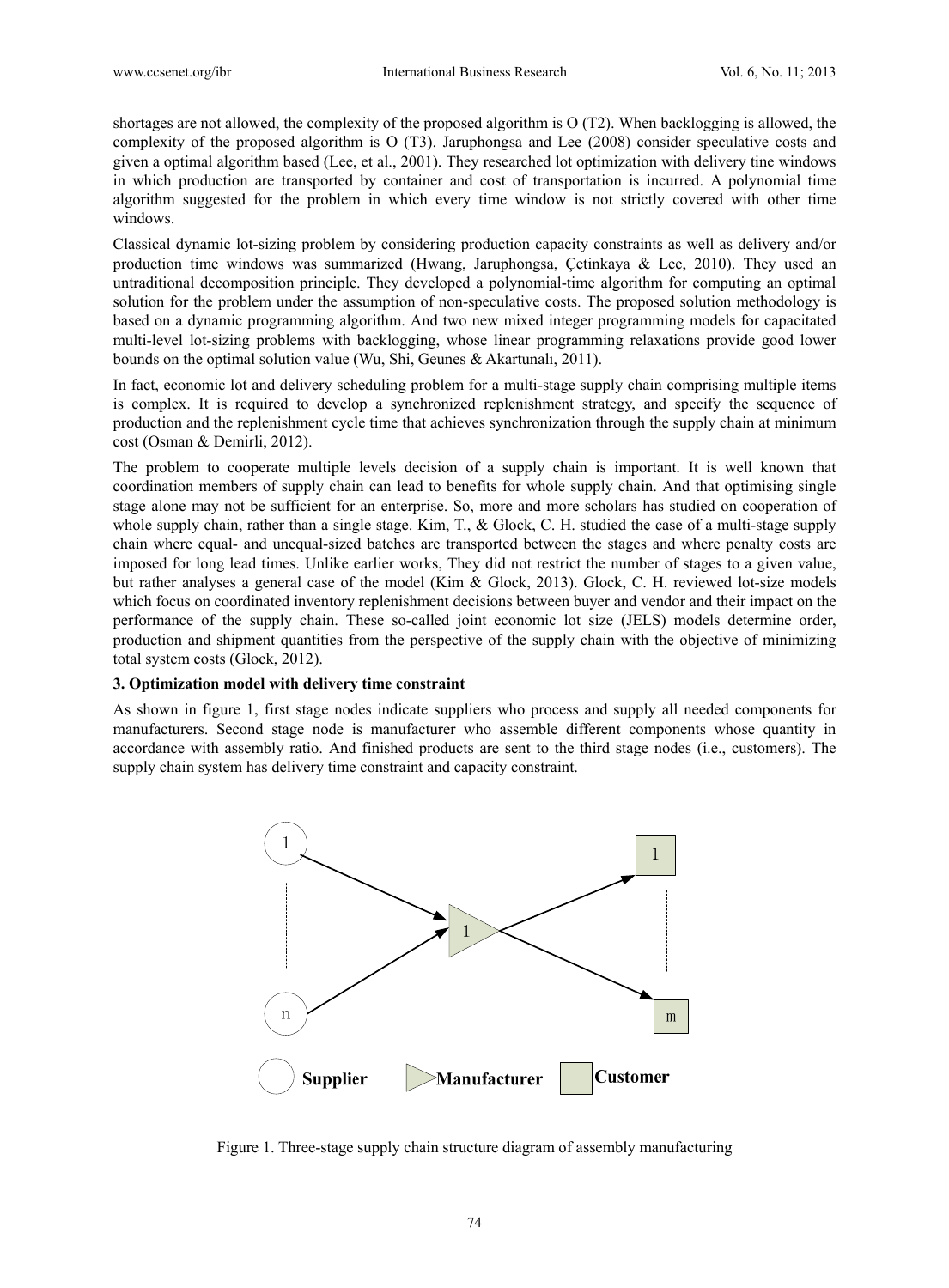Planning time L is from order accept time  $T_{str}$  to delivery time  $T_{end}$ . Manufacturer must finish and delivery product to customers before Tend. L is discrete into k equivalent intervals that are minimum common divisor of the various types of nodes' cycle length. Constructing k simultaneous equations for every interval is modeling approach in this paper. It will be in the form of differential non-linear equations

The decision variables are including the processing production lot and component inventory level of each supplier for every interval, and the assembly lot, component inventory level, finished-product inventory level of the manufacturer, and the dispatch volume between different stage nodes every interval. The input parameters are including the boundary of the decision variables, transportation capacity, Storage capacity, Single-trip transportation cost, component and finished product holding unit cost per unit time, production prepare cost per unit time. In the process of supply chain operation, there are non-linear equations reflect the relationship between the variables. Each intermediate node amount of input and output must be equal. And various components in the assembly must meet the ratio constraint and delivery constraint.

The symbol definition is as follows:

- $IS_i^k$  Inventory level of suppliers i in the kth interval,  $i=1,2...n$ .
- $PS<sub>i</sub><sup>k</sup>$  Whether suppliers i processing production i in the kth interval which is 0-1 variable, where i=1,2...n..
- $IPS<sub>i</sub><sup>k</sup>$  Component quantity that suppliers i production i at the start of the kth interval.
- $QPS_i^k$  Component quantity that suppliers i production <sup>i</sup> at the end of the kth interval.
- $TS_i^k$  Whether supplier i deliver goods to manufacturers in the kth interval which is  $0-1$  variables.
- $QTS_i^k$  Component quantity that supplier i sent to the manufacturers in the kth interval i.e. freight volume.
- $IMS<sub>i</sub><sup>k</sup>$  Inventory level of component i in the kth interval of manufacturer.
- $PM<sup>k</sup>$  Whether manufacturer assemble product in the kth interval, which is 0–1 variables.
- $PINS<sub>i</sub><sup>k</sup>$  The ith component quantity that manufacturer assembles in the kth interval.
- $MS<sub>i</sub><sup>k<sub>i</sub></sup>$  The ith component quantity accepted by manufacturer in the kth interval after transportation.
- $\lambda_i$  The ith component quantity needed of single finished product.
- $IF<sup>k</sup>$  Manufacturer's finished product inventory in the kth interval.
- $IPOUT<sup>k</sup>$  Product's quantity that manufacturers assembled in the kth interval.
- TM<sup>k</sup> Whether manufacturer sent finished products to the jth customer in the kth interval which is  $0-1$ variables, where  $j=1,2...m$ .
	- The  $QTM_j^k$  finished product quantity that manufacturers send to the jth customers in the kth interval.

 $\sum_{j=1}^{m} TM_j^k$  The total finished product quantity that manufacturers sent to all customers, where m is the number of customers.

TWS<sub>i</sub> The start time of the jth customer can accept product.

TWEj The deadline time of the jth customer can accept product.

 $ID_j^k$  The jth customer's inventory level in the kth interval..

Mdelayi Transportation time between manufacturer and the ith supplier.

Mdelayi Transportation time between manufacturer and the jth customer.

 $D_i$ ; The jth customer order quantity,  $j=1,2...m$ .

cpi Single production preparation cost per unit time of supplier;

cm Single assembly preparation cost per unit time of manufacturer

cti Transportation cost from the ith supplier to manufacturer.

ctj Transportation cost from manufacturer to customer j.

cisi Unit component inventory cost per unit time of supplier i .

cmsi Unit component i inventory cost per unit time of manufacturer.

cmf Unit finished product inventory cost per unit time of manufacturers.

cdfj Unit component inventory cost per unit time of customer j.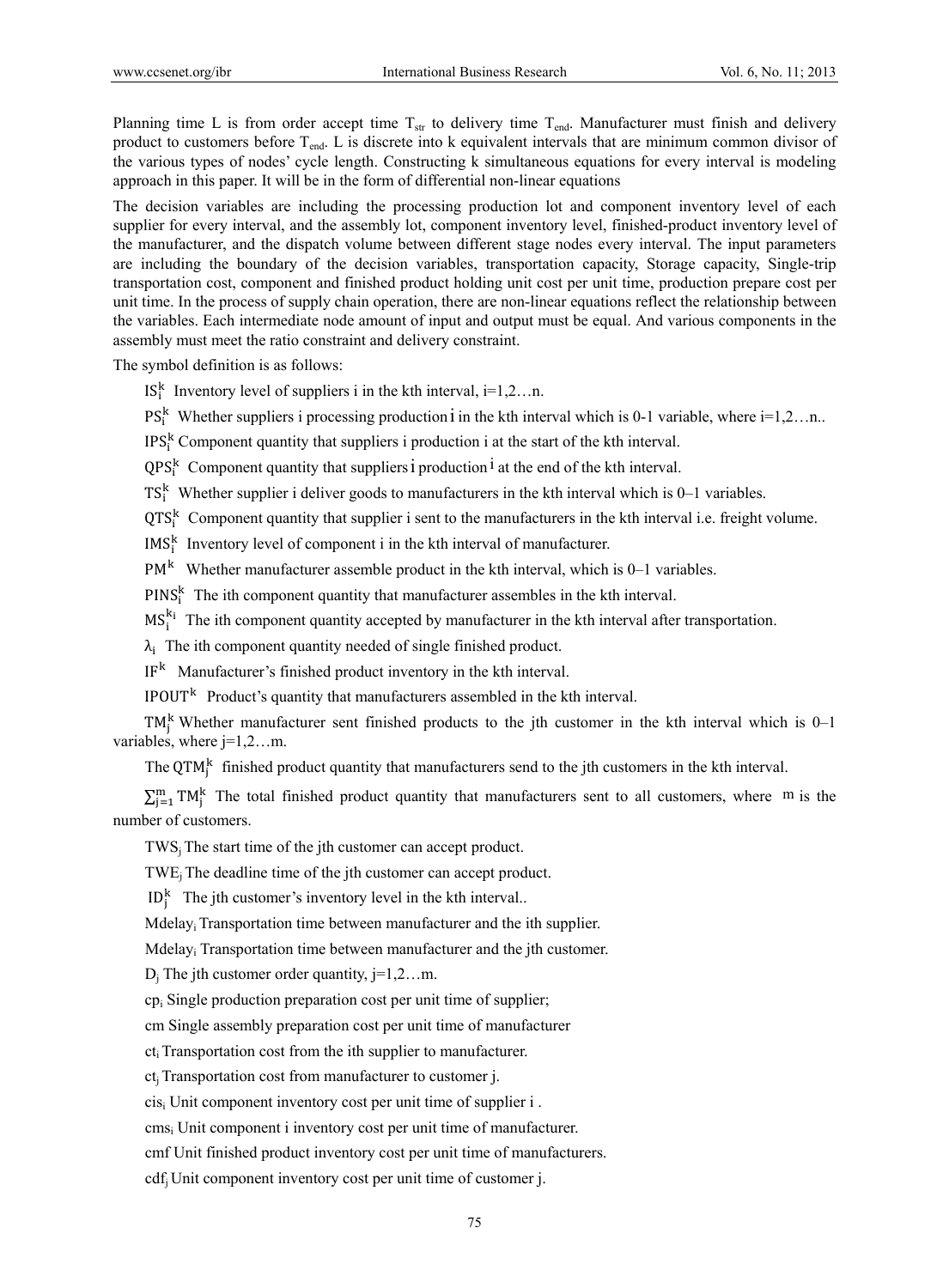cpsi Supplier i's maximum production ability.

cpm The manufacturer's maximum assembly capacity.

isca<sub>i</sub> The maximum capacity that supplier i can hold.

imsca<sub>i</sub> The maximum component i's quantity that manufacturer can hold .

im Finished product's quantity that manufacturer can hold .

cai Capacity of transport car from supplier i to manufacturer.

caj Capacity of transport car from manufacturer to customer j.

delayi The time of supplier i's processing single component .

delaym Manufacturer's assembly single production time.

So the goal of the system is to minimize the overall three stage supply chain operation cost of the planning period.

minFcost

$$
F \cos t = \sum_{i=1}^{n} \sum_{k=1}^{TWE} cp_i * PS_i^k + \sum_{k=\max(Mdelary_i)}^{TWE} cm * PM^k + \sum_{i=1}^{n} \sum_{k=1}^{TWE} cis_i * IS_i^k + \sum_{k=\min(Mdelary_i)}^{TWE_i} cm s_i * IMS_i^k + \cdots + \sum_{k=\min(Mdelary_i)}^{TWE_i} cm f * IF^k + \sum_{j=1}^{n} \sum_{k=1}^{TWE_j} c df_j * ID_j^k + \sum_{i=1}^{n} \sum_{k=1}^{TWE_i} ct_i * TS_i^k + \sum_{j=1}^{n} \sum_{k=1}^{TWE_i} ct_j * TM_j^k
$$
\n(1)

*S.t.* 

$$
IPS_i^k = QPS_i^{k + delay_i}, \qquad i = 1, 2 \cdots n \tag{2}
$$

$$
IS_i^k = IS_i^{k-1} + QPS_i^k - QTS_i^k, \quad i = 1, 2 \cdots, n
$$
 (3)

$$
QTS_i^k = MS_i^{k+Mdeaby_i}, \qquad i = 1, 2 \cdots, n
$$
\n<sup>(4)</sup>

$$
IMS_i^k = IMS_i^{k-1} - PINS_i^k + MS_i^k, \quad i = 1, 2 \cdots, n
$$
\n
$$
\tag{5}
$$

$$
\frac{PINS_i^k}{PINS_i^k} = \frac{\lambda_1}{\lambda_i}, \qquad i = 1, 2 \cdots, n
$$
\n(6)

$$
PINS_1^k = \lambda_1 POUT^{k+delaym} \tag{7}
$$

$$
IF^{k} = IF^{k-1} + POUT^{k} - \sum_{i=1}^{n} QTM_{i}^{k}
$$
 (8)

$$
ID_j^{k+Ddelay_i} = QTM_j^k \qquad j = 1, 2 \cdots m \tag{9}
$$

$$
QTM_j^k = 0, \quad k \prec TWS_i, \qquad j = 1, 2 \cdots, m \tag{10}
$$

$$
\sum_{k=TWS_i}^{TWE_i} QTM_j^k = D_j, \quad j = 1, 2, \cdots m
$$
\n(11)

 $IPS_i^k \le cps_i, \qquad i = 1, 2 \cdots n$  (12)

 $PINS_i^k \leq \lambda_i cpm, \quad i = 1, 2 \cdots n$ (13)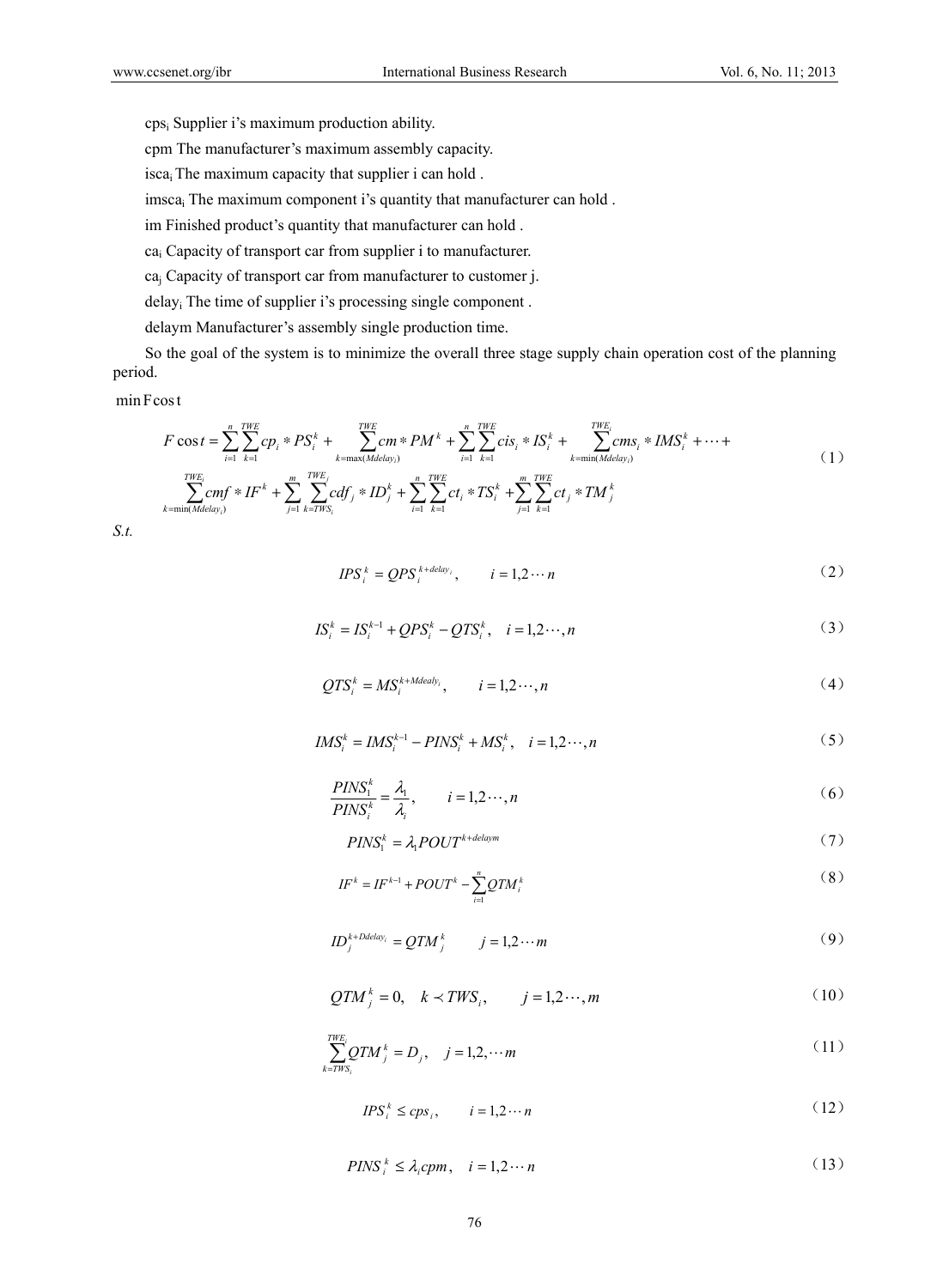$$
IS_i^k \leq isca_i, \quad i = 1, 2 \cdots n \tag{14}
$$

$$
IMS_i^k \leq imsca_i, \quad i = 1, 2 \cdots n \tag{15}
$$

$$
IF^k \le \inf \tag{16}
$$

$$
QTS_i^k \le ca_i, \quad i = 1, 2 \cdots n \tag{17}
$$

$$
QTM_j^k \le ca_j, \quad j = 1, 2, \cdots m \tag{18}
$$

Where Fcost represents objective function, means the supply chain operation cost during whole planning period, including the production preparation costs  $\Sigma_{i=1}^n \Sigma_{k=1}^{w}$   $cp_i * PS_i^k$  of supplier and assembly production preparation costs  $\Sigma_{\text{K=max (Mdelay) i}}^{\text{TWE}}$  of manufacturer, which is not depends on assembly quantity at current interval. Inventory cost including supplier inventory cost  $\sum_{i=1}^{n} \sum_{k=1}^{TWE} cis_i * IS_i^k$  and manufacturer's inventory cost including components holding cost  $\Sigma_{k=\min(Molelay i)}^{\text{TWE}_i}$  cms<sub>i</sub> \* IMS<sup>k</sup> and finished product inventory  $\Sigma_{k=\min(Melelay i)}^{\text{TWE}_i}$  cmf \* IF<sup>k</sup>, Customer's inventory cost  $\Sigma_{j=1}^m \Sigma_{k=TwS_j}^{TWE}$  cpf<sub>j</sub> \* ID<sup>k</sup>. Transportation cost includes  $\Sigma_{i=1}^n \Sigma_{k=1}^{TWE}$  ct<sub>i</sub> \* TS<sup>k</sup> and  $\Sigma_{j=1}^m \Sigma_{k=1}^{TWE}$  ct<sub>j</sub> \* TM<sub>j</sub><sup>k</sup> that present transport cost from supplier to the manufacturer and from manufacturer to the customer respectively. The transportation cost is proportional to the number N of vehicle used. N is the rounding integral number of the ratio of traffic amount to car capacity. As it can be seen from the above model, many decision variables are integer and the objective function is nonlinear with variables.

Formula (2)–(18) represent the system different type constraints, and Equations (2) (4) (7) (9) represents the time constraint between each node, including processing time, assembly time, transportation time. Equations (3) (5) (8) are the traffic equilibrium constraint of each node, meaning the sum of node's production quantity and inventory of former interval then subbed by the sending volume to another node equivalent to node's current interval inventory. Equation (6) is the assembly ratio constraint of different components. Equations (10) (11) is the constraints of delivery time and delivery amount. Inequality  $(12)$ – $(18)$  is the ability constraint of each node, including maximum value of inventory, maximum production capacity, y transportation equipment maximum capacity. Different types constraints of each time interval are included in model, so compared with other model above model's number of decision variables increased greatly but also more realistic

#### **4. Solution and Numerical Example**

The optimization model of assembly manufacturing supply chain with delivery constraint belongs to mixed integer nonlinear programming abbreviated as MINLP. There are lots of equality and boundary value constraints in the model. The Sequential Quadratic Programming with super linear convergence rate, abbreviated as SQP and Branch Bound Method are hybrid used to solve the above problems.

Firstly the nonlinear NLIP (nonlinear integer programming) relaxation of the problem NLP (Nonlinear Programming) NLP is solved with SQP. If the solution does not meet the integer constraint, while the solution as a starting point, the original problem is decomposed into two branches, each one each add a new constraint. Thus feasible domain is diminished. Then solving branch of NLP solution and continue to branch sub-problem that does not meet the integer constraint. Branch search will be stopped until the new constraints make the problem of NLP component is gradually turned into an integer. MATLAB programming language and its optimization toolbox are used in this paper to get numerical result

In this section, a supply chain with two suppliers and a manufacturer and two customers is considered. Four group data sets are tested and compared. Assumptions with day being the unit time and zero initial inventories, customer demand are expressed as  $D_1(9) = 20$ ,  $D_2(11) = 40$ , that means delivery the first customer 20 finished product before the ninth day and the second customer 40 finished products before the eleventh day. Different process time cost are presented as delayl = 1, Mdelayl = 3, Mdelay2 = 2, delaym = 1, Ddelayl = 2, Ddelay2=2. And the assembly ratio of two components is  $\lambda_1/\lambda_2 = 2/3$ . In order to study the impact of various cost parameters on optimization results, first set of data as the basic one, then reducing transportation cost in the second group, reducing two suppliers' inventory unit cost per unit time in the third group, reducing the manufacturer's component holding cost per unit time in the fourth group. The parameter change can be seen in table 1 and table 2.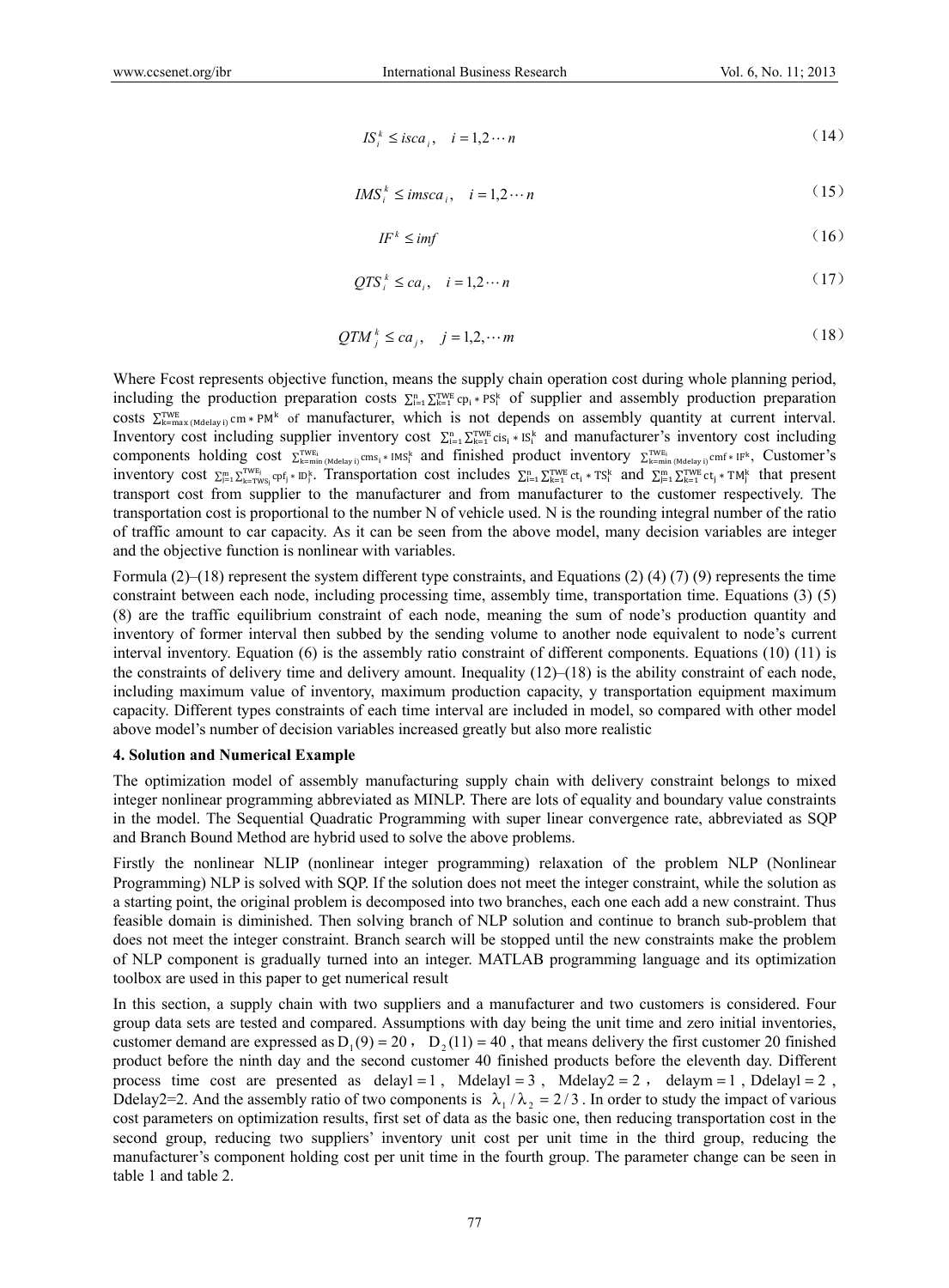| Table 1. Transportation cost parameters values in different scenarios |  |  |  |
|-----------------------------------------------------------------------|--|--|--|
|                                                                       |  |  |  |
|                                                                       |  |  |  |

| NO.        | ct | $\mathfrak{c}$ | ct | $\mathbf{u}$ |
|------------|----|----------------|----|--------------|
| Scenario 1 | 50 | 40             | 50 | 40           |
| Scenario 2 | 10 |                | 18 |              |

Table 2. Unit inventory holding cost per unit time of manufacturer and suppliers values in different scenario

| NO.        | <b>Supplies</b> |                   | Manufacturer     |         |            |
|------------|-----------------|-------------------|------------------|---------|------------|
|            | $cis_1$         | $\mathcal{C}$ is, | cmS <sub>1</sub> | cmS     | <i>cmt</i> |
| Scenario 1 | 20              | 10                |                  | $\circ$ | 10         |
| Scenario 3 | ◠               |                   |                  | ŏ       | 10         |
| Scenario 4 | 20              | 10                |                  |         |            |

According to the above optimization model and solution algorithm, then results can be calculated and shown in Table 3.

Table 3. Optimization results corresponding to different scenarios

| NO.                                                                       | Scenario 1 | Scenario 2 | Scenario 3 | <b>Scenario 4</b> |
|---------------------------------------------------------------------------|------------|------------|------------|-------------------|
| N V<br>The total number of used vehicles                                  | 6          | 7          | 6          | 6                 |
| <b>IS</b><br>The total inventory quantity of two<br>supplier              | 110        | 60         | 140        | 90                |
| The<br>IM<br>inventory<br>quantity of<br>total<br>manufacturer            | 50         | 40         | 20         | 70                |
| The sum of supply chain costs (i.e. the<br>F<br>objective function value) | 2650       | 1802       | 1350       | 1520              |

#### **5. Discussion and Conclusion**

From the numerical example it can be conclude that:

(1) When reducing transportation cost, the number of used vehicles will increase. But number change in our example, because the transport cost is much higher than other cost. And even after reduced, it would be still greater than the other and a majority of the proportion of total cost. That's why the fluctuation of the total number of transportation times is small.

(2) When reducing the two suppliers' unit component holding cost per unit time substantially. The total cost of supply chain operation will decreased mostly, up to 49.06%. And it will decrease up to 27.2% of supplier's inventory.

(3) If reducing the manufacture's component holding cost per unit time, the component inventor level of manufacturer will significantly increase. Meanwhile, compared with the third data set, the inventory level of the supplier will reduce that it is corresponded to the reality.

Above optimization method can be used to solve the multi-periods lot optimization problem of the assembly manufacturing supply chain. Furthermore, this model can also analyze the mutual relationship between input parameters, it is very helpful to improve and complete the existing structure of supply chain.

#### **Acknowledgements**

This work was financially supported by the talented person Foundation of Central South Forestry University of Science and Technology, Hunan Province Colleges and universities Scientific Research Projects (No. 12C0435). And the work was financially supported by the Central South University 985 Project Resource-conserving and